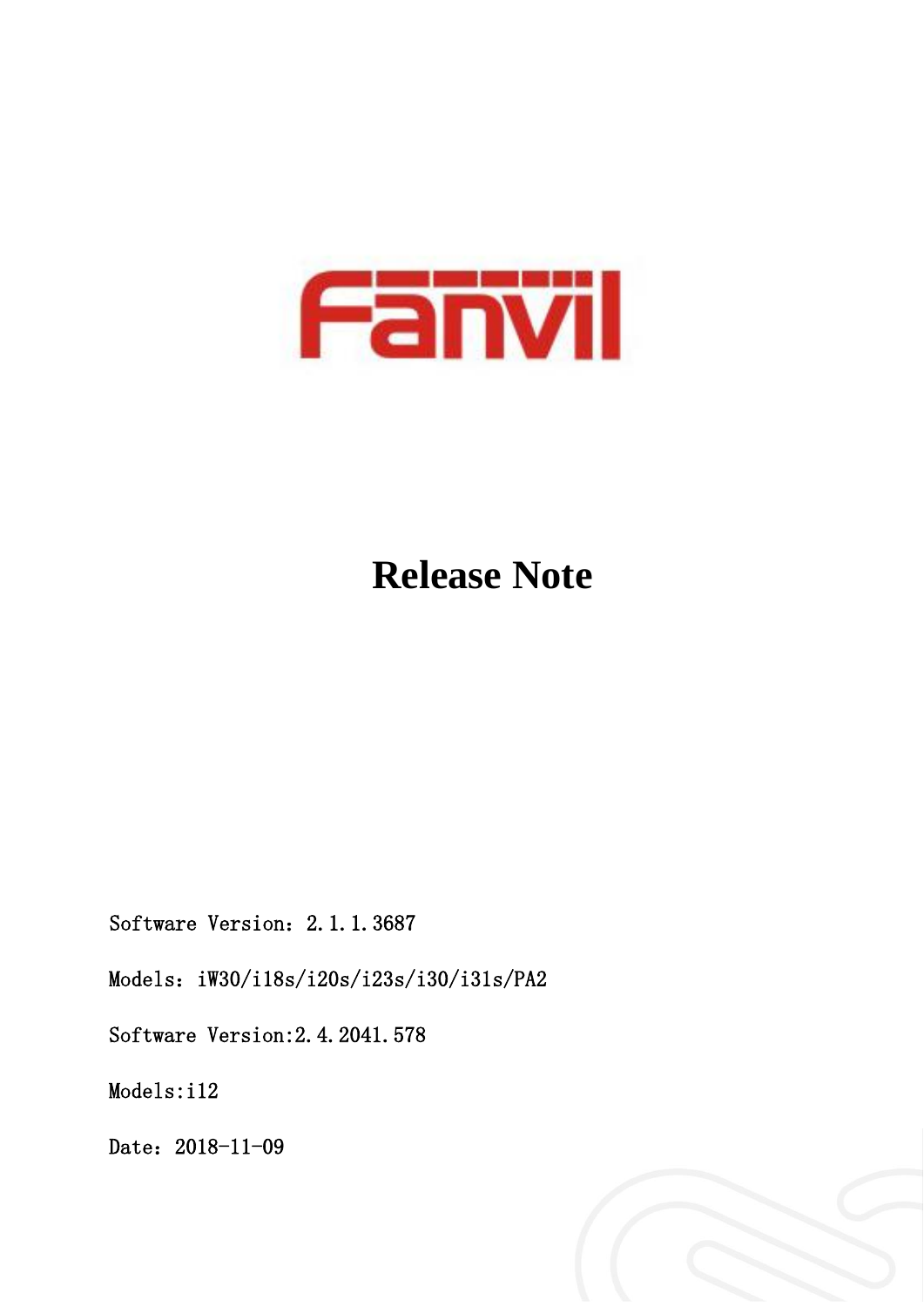## **1 New Features**

- 1. Added Active URI to control SIP registration and unregister.
- 2. Realize potential control short circuit input, trigger or reset to send message (only i12).
- 3. Support FDMS (only i12).
- 4. Added PTT function (only i12).
- 5. Added page login protection (iW30/i18s/i20s/i23s/i30/i31s/PA2).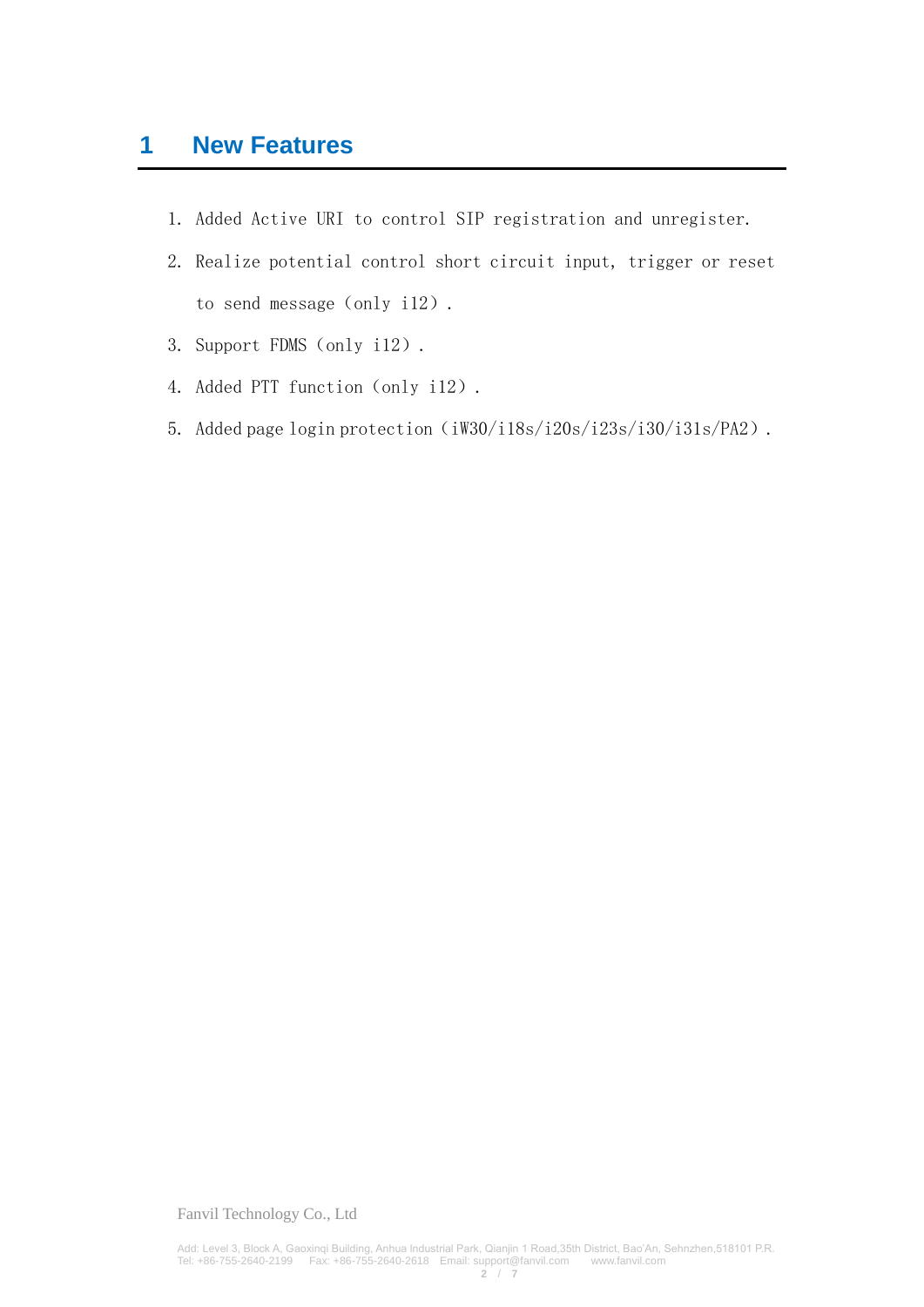# **2 Optimization**

- 1. Optimized the FDMS related issues.
- 2. Optimized g726 encoding payload type supports 2 and 96-127 with default of 102 (i12).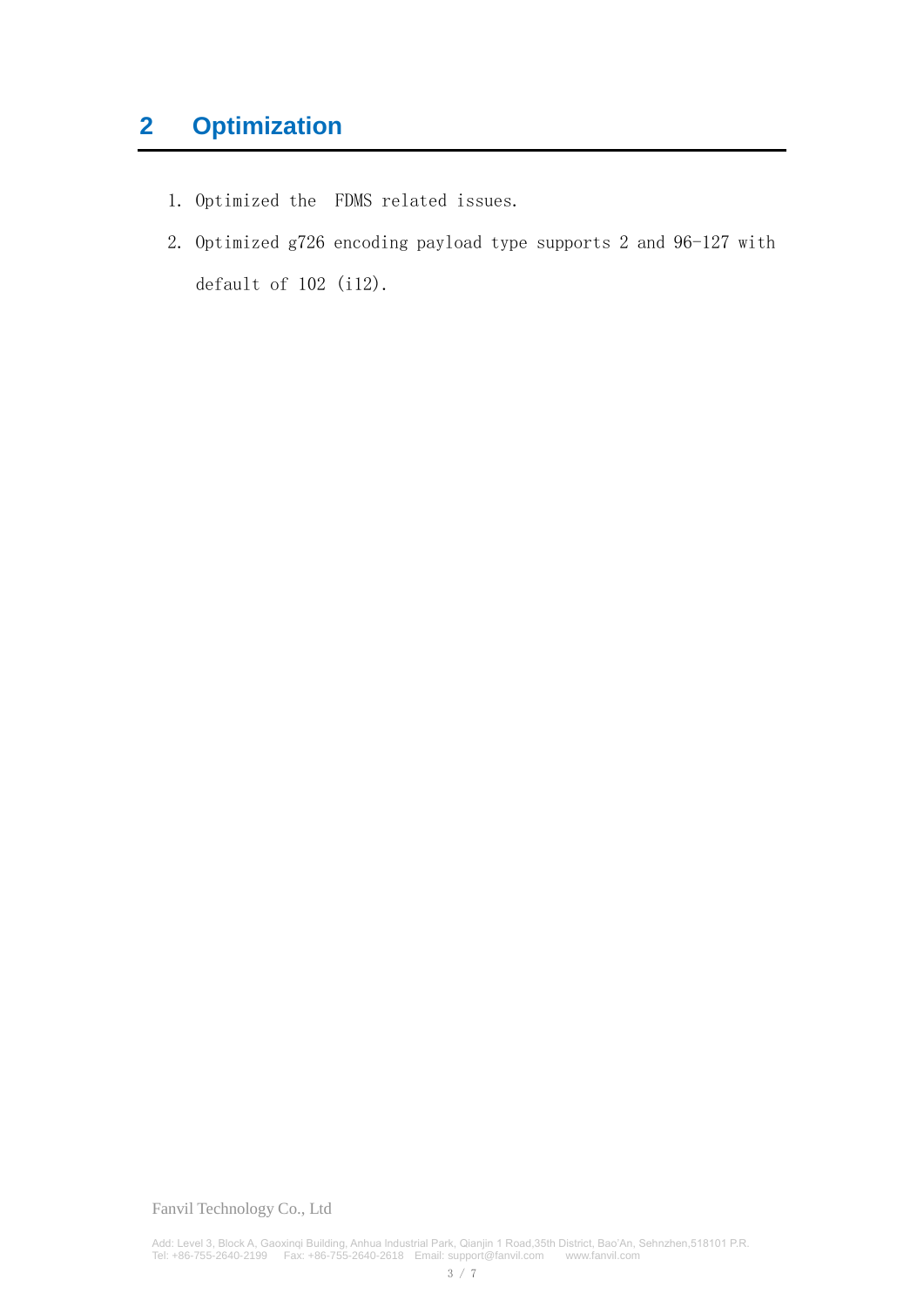- 1. Fixed the camera link RTSP authentication failed.
- 2. Fixed set the speed dial button to speed dial and hang up at the same time, and press the speed play button when you are off the machine or in the state of hands-free.
- 3. Fixed the problem that the volume parameter does not work on the initiator multicast (i12)
- 4. Fixed the problem of not being able to call out speed dial number 2 in some cases $(i12)$
- 5. Fixed in some cases you'll be able to fix the device simply by holding it, without solving the mute problem  $(i12)$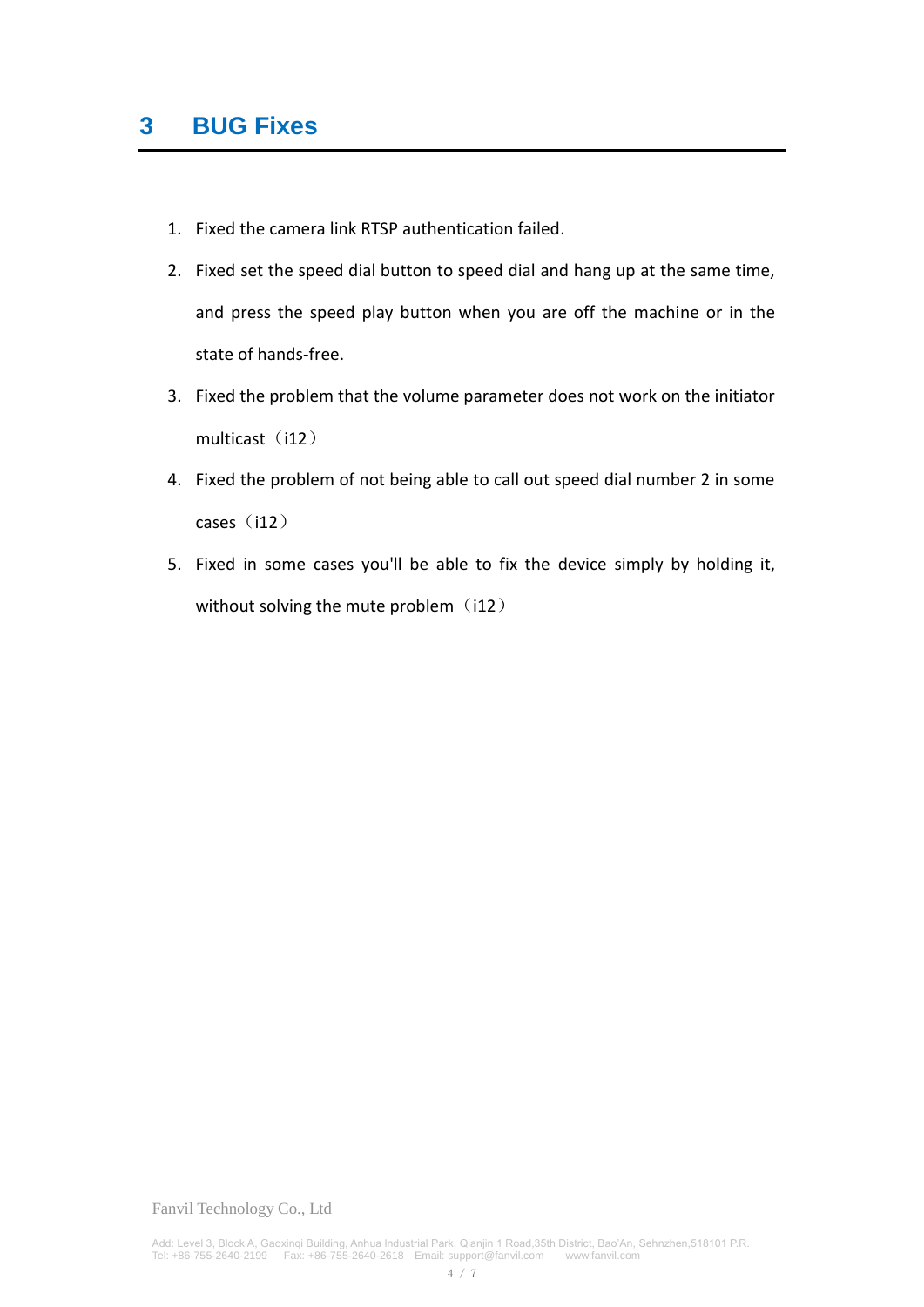### **4 New Features Description**

#### **1.** Added Active URI to control SIP registration and unregister

Function Description: The device can directly control the initiation and cancellation of SIP registration through Active URI, and can register or unregister different routes of the device at the same time, avoiding the trouble of registering for opening and closing multiple times into the circuit.

Direct use of the command in the browser can be implemented, line optional, switch optional

[http://ip/cgi-bin/ConfigManApp.com?egs&line1=on/off,line2=on/o](http://ip/cgi-bin/ConfigManApp.com?egs&line1=on/off,line2=on/off)

[ff](http://ip/cgi-bin/ConfigManApp.com?egs&line1=on/off,line2=on/off)

For example:

 Select the device line 1 with the IP of 192.168.3.123 to close the registration, and line 2 to open the registration.

you can input in the browser address bar:

[http://192.168.3.123/cgi-bin/ConfigManApp.com?egs&line1=off,li](http://192.168.3.123/cgi-bin/ConfigManApp.com?egs&line1=off,line2=on) [ne2=on](http://192.168.3.123/cgi-bin/ConfigManApp.com?egs&line1=off,line2=on)

Press enter key, and input the device page login account password in the popup box.

**2. Press enter key, and input the device page login account password in the popup box (only i12).**

**Function Description:** When the device detects a short circuit input, it sends trigger information to the server. The device keeps warning until the detection is open and the alarm stops. At this time, the device sends reset information to the server.Continuous alarms can prevent the alarm bells from being too short and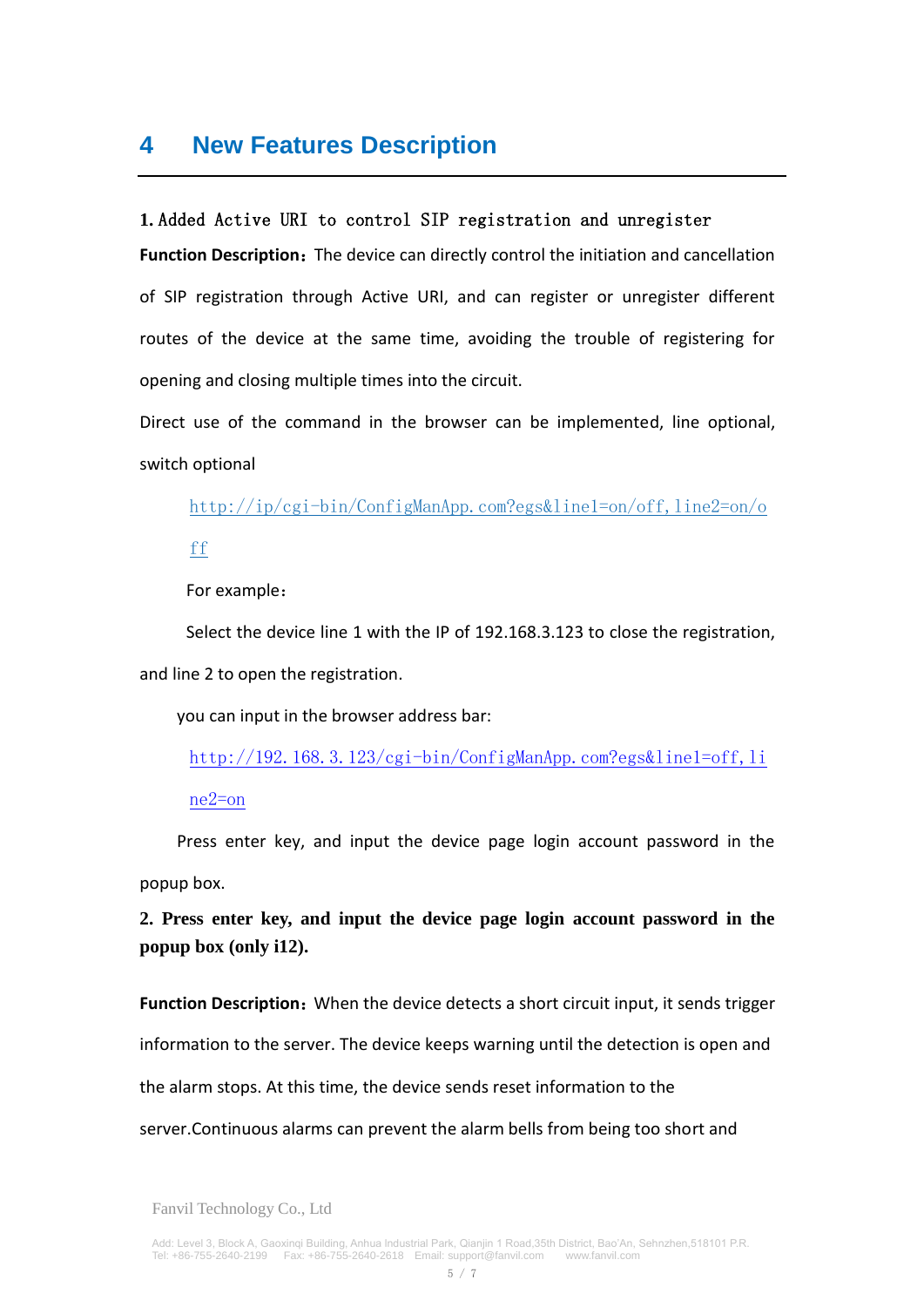missing information, which is different from the information content, making it easy to record the alarm time.

#### **3.** Added support FDMS(only i12)

**Function Description:** The PTT key is configured, which can be pressed to communicate, released to disconnect communication, and instant communication can be achieved by means of speed dial, intercom and multicast.

#### Web configure: INTERCON >> FUNCTION KEY

Fanvil FUNCTION KEY AUDIO FEATURE MCAST Action URL **BASIC Function Key Settings Example 19 Key Control** Number1 Number<sub>2</sub>  $\blacksquare$  . Line . The set of  $\blacksquare$ Subtype **NETWORK**  $\overline{\mathbf{v}}$ Auto **F** Speed Dial DSS Key1 PTT  $\overline{\mathbf{v}}$ ו ר VoII Apply  $>$  TNTERCOM SAFEGUARDING **MATNTENANCE** LOGOUT Version: 2.4.2041.578

Select Type Type to configure the corresponding Subtype and number for PTT

#### **4.** Added page login protection

**Function Description:** If you log on to the web and enter the wrong password several times, you will block the account for 5 minutes. During the block, the device will not be able to access the web page.

The specific performance of this function is as follows: